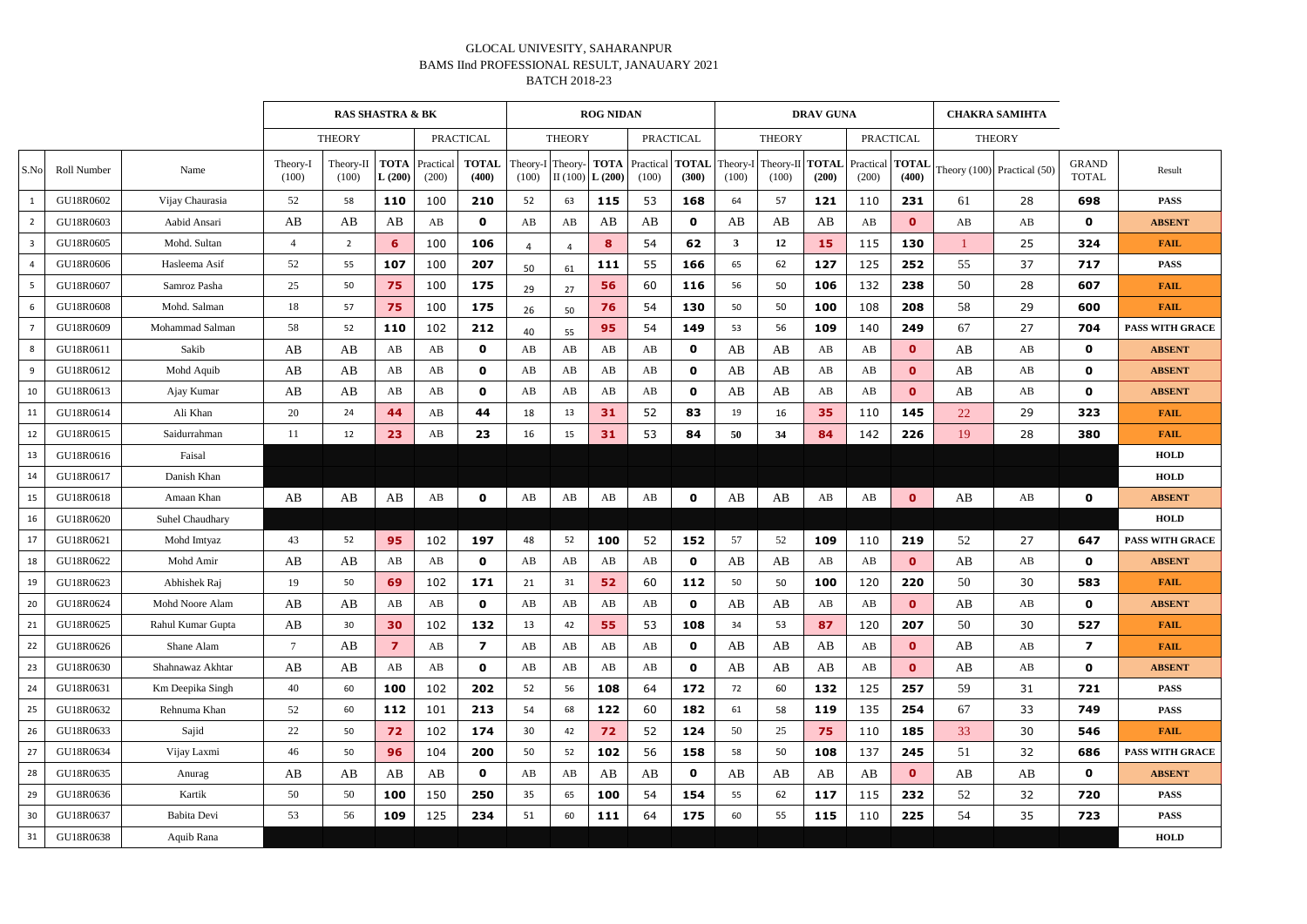|      |                    |                        | <b>RAS SHASTRA &amp; BK</b> |                    |                       |                    |                       |                   |               | <b>ROG NIDAN</b>     |                                 |             |                   |                          | <b>DRAV GUNA</b> |                    |              |                | <b>CHAKRA SAMIHTA</b>                                                          |                              |                        |
|------|--------------------|------------------------|-----------------------------|--------------------|-----------------------|--------------------|-----------------------|-------------------|---------------|----------------------|---------------------------------|-------------|-------------------|--------------------------|------------------|--------------------|--------------|----------------|--------------------------------------------------------------------------------|------------------------------|------------------------|
|      |                    |                        |                             | <b>THEORY</b>      | <b>PRACTICAL</b>      |                    |                       |                   | <b>THEORY</b> |                      | <b>PRACTICAL</b>                |             |                   | <b>THEORY</b>            |                  | <b>PRACTICAL</b>   |              |                | <b>THEORY</b>                                                                  |                              |                        |
| S.No | <b>Roll Number</b> | Name                   | Theory-<br>(100)            | Theory-II<br>(100) | <b>TOTA</b><br>L(200) | Practical<br>(200) | <b>TOTAL</b><br>(400) | Theory-I<br>(100) | Theory- TOTA  | II $(100)$ L $(200)$ | <b>Practical TOTAL</b><br>(100) | (300)       | Theory-I<br>(100) | Theory-II TOTAL<br>(100) | (200)            | Practical<br>(200) | (400)        |                | $\left \frac{\textbf{TOTAL}}{\textbf{100}}\right $ Theory (100) Practical (50) | <b>GRAND</b><br><b>TOTAL</b> | Result                 |
| 32   | GU18R0639          | Raihana Akhtar         |                             |                    |                       |                    |                       |                   |               |                      |                                 |             |                   |                          |                  |                    |              |                |                                                                                |                              | <b>HOLD</b>            |
| 33   | GU18R0640          | Aditya Ravindra Raut   | 53                          | 56                 | 109                   | 102                | 211                   | 50                | 45            | 95                   | 55                              | 150         | 67                | 65                       | 132              | 128                | 260          | 62             | 30                                                                             | 713                          | <b>PASS WITH GRACE</b> |
| 34   | GU18R0641          | Pragya Prakriti        | 48                          | 55                 | 103                   | 152                | 255                   | 50                | 57            | 107                  | 57                              | 164         | 57                | 50                       | 107              | 160                | 267          | 59             | 30                                                                             | 775                          | <b>PASS WITH GRACE</b> |
| 35   | GU18R0642          | Faishal Rehman         | 24                          | 53                 | 77                    | 104                | 181                   | 32                | 51            | 83                   | 64                              | 147         | AB                | AB                       | AB               | AB                 | $\mathbf{0}$ | 51             | 27                                                                             | 406                          | <b>FAIL</b>            |
| 36   | GU18R0643          | Nikita Bharti          | 14                          | 50                 | 64                    | 102                | 166                   | 50                | 54            | 104                  | 53                              | 157         | 62                | 45                       | 107              | 140                | 247          | 52             | 30                                                                             | 652                          | <b>FAIL</b>            |
| 37   | GU18R0644          | Varsha Kumari          | 36                          | 65                 | 101                   | 100                | 201                   | 60                | 50            | 110                  | 54                              | 164         | 64                | -3                       | 67               | 110                | 177          | 58             | 30                                                                             | 630                          | <b>FAIL</b>            |
| 38   | GU18R0647          | Anshu Pratap           | 59                          | 54                 | 113                   | 125                | 238                   | 67                | 61            | 128                  | 65                              | 193         | 60                | 56                       | 116              | 114                | 230          | 56             | 30                                                                             | 747                          | <b>PASS</b>            |
| 39   | GU18R0648          | Musarraf               | 13                          | 50                 | 63                    | 100                | 163                   | 24                | 24            | 48                   | 53                              | 101         | 59                | 42                       | 101              | 115                | 216          | 51             | 28                                                                             | 559                          | <b>FAIL</b>            |
| 40   | GU18R0649          | Sharik Husain          | AB                          | AB                 | AB                    | AB                 | $\mathbf 0$           | AB                | AB            | AB                   | AB                              | $\mathbf 0$ | AB                | AB                       | AB               | AB                 | $\mathbf{0}$ | AB             | AB                                                                             | $\mathbf{0}$                 | <b>ABSENT</b>          |
| 41   | GU18R0650          | Ashish Pratap Singh    | 55                          | 51                 | 106                   | 120                | 226                   | 56                | 58            | 114                  | 62                              | 176         | 68                | 56                       | 124              | 110                | 234          | 51             | 32                                                                             | 719                          | <b>PASS</b>            |
| 42   | GU18R0651          | Mohd Hasnain           | AB                          | AB                 | AB                    | AB                 | $\mathbf 0$           | AB                | AB            | AB                   | AB                              | $\mathbf 0$ | AB                | AB                       | AB               | AB                 | $\mathbf{0}$ | AB             | Ab.                                                                            | $\mathbf 0$                  | <b>ABSENT</b>          |
| 43   | GU18R0652          | Mohd Shaheumam         | AB                          | AB                 | AB                    | AB                 | $\mathbf{0}$          | AB                | AB            | AB                   | AB                              | $\mathbf 0$ | AB                | AB                       | AB               | AB                 | $\mathbf{0}$ | AB             | Ab.                                                                            | $\mathbf 0$                  | <b>ABSENT</b>          |
| 44   | GU18R0653          | Vipin Kumar            | 51                          | 58                 | 109                   | 152                | 261                   | 68                | 51            | 119                  | 62                              | 181         | 68                | 60                       | 128              | 125                | 253          | 62             | 27                                                                             | 784                          | <b>PASS</b>            |
| 45   | GU18R0654          | Javed Akhtar           | 18                          | 6                  | 24                    | 100                | 124                   | 14                | 16            | 30                   | 51                              | 81          | 22                | 10                       | 32               | 115                | 147          | $\tau$         | 28                                                                             | 387                          | <b>FAIL</b>            |
| 46   | GU18R0655          | Mohd Sakib             | 46                          | 50                 | 96                    | 102                | 198                   | 53                | 53            | 106                  | 50                              | 156         | 60                | 41                       | 101              | 135                | 236          | 50             | 29                                                                             | 669                          | <b>PASS WITH GRACE</b> |
| 47   | GU18R0656          | Mohammad Salim         | 22                          | 39                 | 61                    | 104                | 165                   | 34                | 30            | 64                   | 50                              | 114         | 50                | 38                       | 88               | 120                | 208          | 51             | 28                                                                             | 566                          | <b>FAIL</b>            |
| 48   | GU18R0658          | Mohd Babar             | 50                          | 50                 | 100                   | 148                | 248                   | 34                | 23            | 57                   | 52                              | 109         | AB                | AB                       | AB               | AB                 | $\mathbf{0}$ | 51             | 26                                                                             | 434                          | <b>FAIL</b>            |
| 49   | GU18R0659          | Urvashi                | 48                          | 52                 | 100                   | 102                | 202                   | 51                | 64            | 115                  | 51                              | 166         | 70                | 57                       | 127              | 160                | 287          | 55             | 31                                                                             | 741                          | <b>PASS</b>            |
| 50   | GU18R0660          | Km Sheeba              | 50                          | 62                 | 112                   | 102                | 214                   | 51                | 50            | 101                  | 53                              | 154         | 66                | 50                       | 116              | 145                | 261          | 54             | 33                                                                             | 716                          | <b>PASS</b>            |
| 51   | GU18R0661          | Deeksha Patel          | 49                          | 53                 | 102                   | 104                | 206                   | 57                | 44            | 101                  | 53                              | 154         | 50                | 50                       | 100              | 125                | 225          | 50             | 32                                                                             | 667                          | PASS WITH GRACE        |
| 52   | GU18R0662          | Taiyab ali             | AB                          | AB                 | AB                    | AB                 | $\mathbf 0$           | AB                | AB            | AB                   | AB                              | $\mathbf 0$ | AB                | AB                       | AB               | AB                 | $\mathbf{0}$ | AB             | AB                                                                             | $\mathbf 0$                  | <b>ABSENT</b>          |
| 53   | GU18R0663          | Reshma                 | 38                          | 67                 | 105                   | 108                | 213                   | 52                | 50            | 102                  | 53                              | 155         | 56                | 50                       | 106              | 110                | 216          | 59             | 345                                                                            | 988                          | <b>PASS</b>            |
| 54   | GU18R0664          | Avesh Khan             | 59                          | 65                 | 124                   | 106                | 230                   | 55                | 69            | 124                  | 64                              | 188         | 62                | 53                       | 115              | 115                | 230          | 64             | 30                                                                             | 742                          | <b>PASS</b>            |
| 55   | GU18R0665          | Mohammad Aqib          | 14                          | $5\overline{)}$    | <b>19</b>             | 102                | 121                   | 50                | 50            | 100                  | 51                              | 151         | $\overline{4}$    | $\overline{3}$           | $\overline{z}$   | 110                | 117          | $\overline{2}$ | 25                                                                             | 416                          | <b>FAIL</b>            |
| 56   | GU18R0666          | Amit Yadav             |                             |                    |                       |                    |                       |                   |               |                      |                                 |             |                   |                          |                  |                    |              |                |                                                                                |                              | <b>HOLD</b>            |
| 57   | GU18R0667          | Rajneesh Kumar Mishra  | 39                          | 50                 | 89                    | 148                | 237                   | 38                | 51            | 89                   | 52                              | 141         | 62                | 50                       | 112              | 155                | 267          | AB             | 30                                                                             | 675                          | <b>FAIL</b>            |
| 58   | GU18R0669          | Mohd Adnan             | 26                          | 26                 | 52                    | 102                | 154                   | 33                | 24            | 57                   | 51                              | 108         | 53                | 6                        | 59               | 125                | 184          | 34             | 28                                                                             | 508                          | <b>FAIL</b>            |
| 59   | GU18R0670          | Mohd Wasif Parwaiz     | AB                          | AB                 | AB                    | AB                 | $\mathbf 0$           | AB                | AB            | AB                   | AB                              | $\mathbf 0$ | AB                | AB                       | AB               | AB                 | $\mathbf{0}$ | AB             | AB                                                                             | $\mathbf 0$                  | <b>ABSENT</b>          |
| 60   | GU18R0672          | Mohd Sahil Javed       | 23                          |                    | 32                    | 103                | 135                   | 12                | 22            | 34                   | 53                              | 87          | 25                | AB                       | 25               | 131                | 156          | 21             | 27                                                                             | 426                          | <b>FAIL</b>            |
| 61   | GU18R0673          | Anand Prakash Maurya   | 28                          | 50                 | 78                    | 106                | 184                   | 13                | 38            | 51                   | 52                              | 103         | 50                | 59                       | 109              | 140                | 249          | 51             | 28                                                                             | 615                          | <b>FAIL</b>            |
| 62   | GU18R0674          | Indrajeet Kumar Nirala | 45                          | 58                 | 103                   | 132                | 235                   | 43                | 52            | 95                   | 51                              | 146         | 50                | 53                       | 103              | 128                | 231          | 51             | 29                                                                             | 692                          | PASS WITH GRACE        |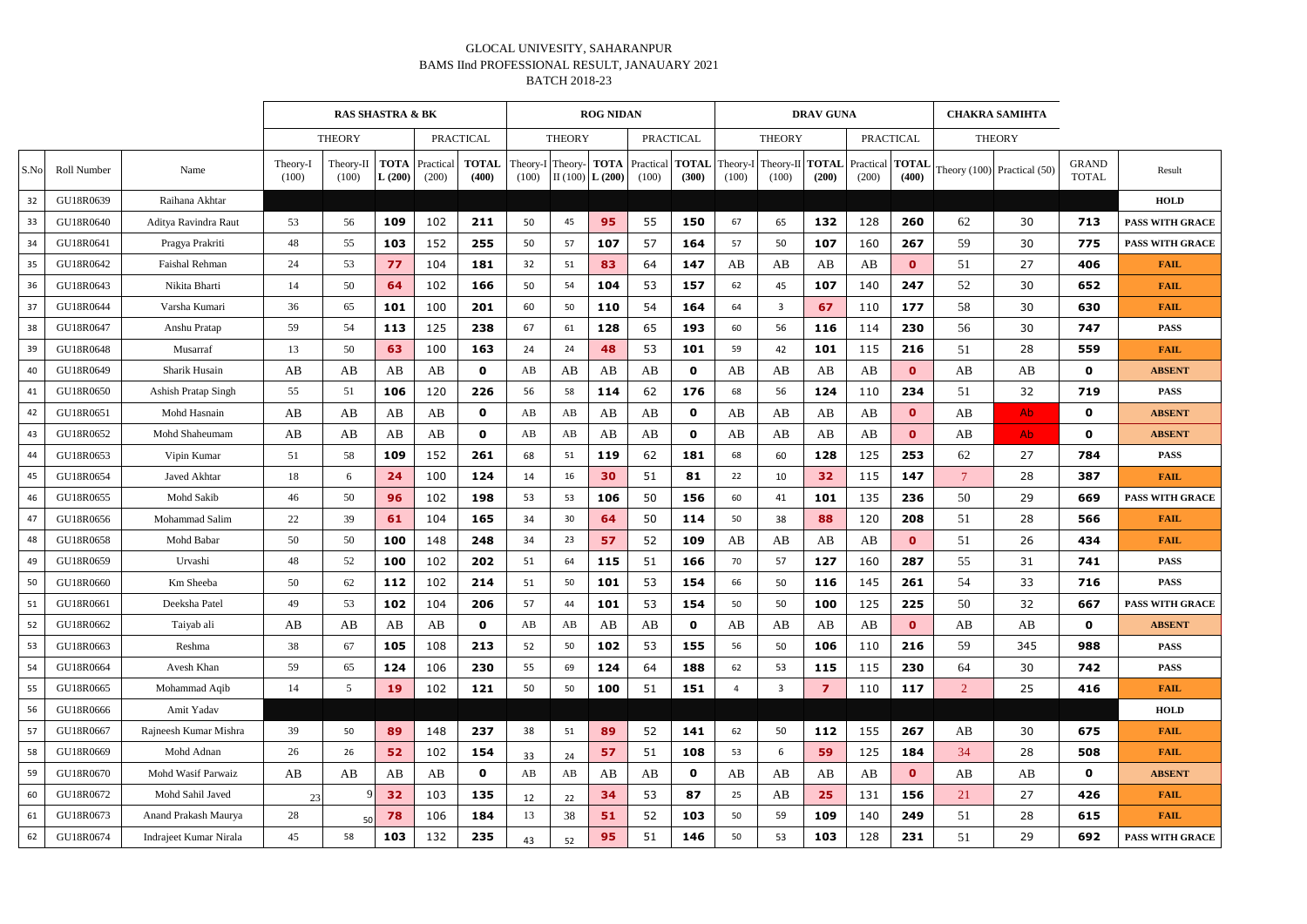|      | <b>RAS SHASTRA &amp; BK</b> |                         |                   |                                   |                       |                    |                       |                   |               | <b>ROG NIDAN</b>                  |                                |              |                 |                                                       | <b>DRAV GUNA</b>       |                  |              |                | <b>CHAKRA SAMIHTA</b>                                             |                              |                        |
|------|-----------------------------|-------------------------|-------------------|-----------------------------------|-----------------------|--------------------|-----------------------|-------------------|---------------|-----------------------------------|--------------------------------|--------------|-----------------|-------------------------------------------------------|------------------------|------------------|--------------|----------------|-------------------------------------------------------------------|------------------------------|------------------------|
|      |                             |                         |                   | <b>PRACTICAL</b><br><b>THEORY</b> |                       |                    |                       |                   | <b>THEORY</b> |                                   | <b>PRACTICAL</b>               |              |                 | <b>THEORY</b>                                         |                        | <b>PRACTICAL</b> |              | <b>THEORY</b>  |                                                                   |                              |                        |
| S.No | <b>Roll Number</b>          | Name                    | Theory-I<br>(100) | Theory-II<br>(100)                | <b>TOTA</b><br>L(200) | Practical<br>(200) | <b>TOTAL</b><br>(400) | Theory-I<br>(100) | Theory-       | $\left  \right $ II (100) L (200) | <b>TOTA</b> Practical<br>(100) | (300)        | (100)           | <b>TOTAL</b> Theory-I Theory-II <b>TOTAL</b><br>(100) | (200)                  | (200)            | (400)        |                | Practical $\left \text{TOTAL}\right $ Theory (100) Practical (50) | <b>GRAND</b><br><b>TOTAL</b> | Result                 |
| 63   | GU18R0675                   | Abdur Rehman            |                   |                                   |                       |                    |                       |                   |               |                                   |                                |              |                 |                                                       |                        |                  |              |                |                                                                   |                              | <b>HOLD</b>            |
| 64   | GU18R0676                   | Mohd Shaban             | 24                | 40                                | 64                    | 102                | 166                   | 36                | 35            | 71                                | 50                             | 121          | 56              | 46                                                    | 102                    | 130              | 232          | 55             | 28                                                                | 602                          | <b>FAIL</b>            |
| 65   | GU18R0677                   | Mohammad Shaqib         | AB                | AB                                | AB                    | AB                 | $\mathbf 0$           | AB                | AB            | AB                                | AB                             | 0            | AB              | AB                                                    | AB                     | AB               | $\mathbf{0}$ | 56             | AB                                                                | 56                           | <b>FAIL</b>            |
| 66   | GU18R0679                   | Zakir Khan              | AB                | AB                                | AB                    | AB                 | 0                     | AB                | AB            | AB                                | AB                             | 0            | AB              | AB                                                    | AB                     | AB               | $\mathbf{0}$ | AB             | AB                                                                | $\mathbf 0$                  | <b>ABSENT</b>          |
| 67   | GU18R0681                   | Shabana Azmi            | 49                | 55                                | 104                   | 104                | 208                   | 59                | 51            | 110                               | 51                             | 161          | 76              | 62                                                    | 138                    | 150              | 288          | 63             | 34                                                                | 754                          | <b>PASS</b>            |
| 68   | GU18R0682                   | Asif Ali                |                   |                                   |                       |                    |                       |                   |               |                                   |                                |              |                 |                                                       |                        |                  |              |                |                                                                   |                              | <b>HOLD</b>            |
| 69   | GU18R0683                   | Sarfaraz Khan           | AB                | AB                                | $\bullet$             | Ab                 | $\mathbf 0$           | AB                | AB            | AB                                | AB                             | $\mathbf{o}$ | AB              | AB                                                    | AB                     | AB               | $\mathbf{0}$ | AB             | AB                                                                | 0                            | <b>ABSENT</b>          |
| 70   | GU18R0684                   | Mohd Raza               | AB                | AB                                | $\mathbf{0}$          | Ab                 | 0                     | AB                | AB            | AB                                | AB                             | 0            | AB              | AB                                                    | AB                     | AB               | $\mathbf{0}$ | AB             | AB                                                                | $\mathbf 0$                  | <b>ABSENT</b>          |
| 71   | GU18R0685                   | Aditya Shekhar Purnendu | 21                | 36                                | 57                    | 102                | 159                   | 31                | 36            | 67                                | 52                             | 119          | 51              | 51                                                    | 102                    | 125              | 227          | 22             | 30                                                                | 557                          | <b>FAIL</b>            |
| 72   | GU18R0686                   | Shanvvar Ali            |                   |                                   |                       |                    |                       |                   |               |                                   |                                |              |                 |                                                       |                        |                  |              |                |                                                                   |                              | <b>HOLD</b>            |
| 73   | GU18R0687                   | Mohd Salman             |                   |                                   |                       |                    |                       |                   |               |                                   |                                |              |                 |                                                       |                        |                  |              |                |                                                                   |                              | <b>HOLD</b>            |
| 74   | GU18R0688                   | Mohd Danish             | 55                | 50                                | 105                   | 108                | 213                   | 52                | 51            | 103                               | 50                             | 153          | 50              | 45                                                    | 95                     | 135              | 230          | 58             | 28                                                                | 682                          | <b>PASS WITH GRACE</b> |
| 75   | GU18R0689                   | Akhilesh Yadav          | 45                | 50                                | 95                    | 106                | 201                   | 46                | 61            | 107                               | 51                             | 158          | 66              | 59                                                    | 125                    | 142              | 267          | 59             | 29                                                                | 714                          | <b>PASS WITH GRACE</b> |
| 76   | GU18R0690                   | Aslam                   |                   |                                   |                       |                    |                       |                   |               |                                   |                                |              |                 |                                                       |                        |                  |              |                |                                                                   |                              | <b>HOLD</b>            |
| 77   | GU18R0691                   | Md Mahmudul Hassan      | 53                | 51                                | 104                   |                    | 104                   | 68                | 56            | 124                               | 62                             | 186          | 58              | 51                                                    | 109                    | 110              | 219          | 50             | 30                                                                | 589                          | <b>PASS</b>            |
| 78   | GU18R0692                   | Md Bojilur Rahman       | 54                | 53                                | 107                   |                    | 107                   | 59                | 59            | 118                               | 60                             | 178          | 51              | 50                                                    | 101                    | 115              | 216          | 50             | 32                                                                | 583                          | <b>PASS</b>            |
| 79   | GU18R0693                   | Saif Ali                | $\overline{4}$    | 16                                | 20                    | AB                 | 20                    | 6                 | 28            | 34                                | AB                             | 34           | AB              | AB                                                    | AB                     | AB               | $\mathbf{0}$ | $\overline{2}$ | AB                                                                | 56                           | <b>FAIL</b>            |
| 80   | GU18R0694                   | Vipin                   | AB                | AB                                | AB                    | AB                 | 0                     | AB                | AB            | AB                                | AB                             | $\mathbf 0$  | AB              | AB                                                    | AB                     | AB               | $\mathbf{0}$ | AB             | $\mathbf{A}\mathbf{B}$                                            | $\mathbf 0$                  | <b>ABSENT</b>          |
| 81   | GU18R0695                   | Mohd Danish Ansari      | AB                | AB                                | AB                    | AB                 | 0                     | AB                | AB            | AB                                | AB                             | 0            | AB              | AB                                                    | AB                     | AB               | $\mathbf{0}$ | AB             | $\mathbf{A}\mathbf{B}$                                            | 0                            | <b>ABSENT</b>          |
| 82   | GU18R0696                   | Fajil                   | AB                | AB                                | AB                    | AB                 | $\mathbf 0$           | AB                | AB            | AB                                | AB                             | $\mathbf 0$  | AB              | AB                                                    | $\mathbf{A}\mathbf{B}$ | AB               | $\mathbf{0}$ | AB             | $\mathbf{A}\mathbf{B}$                                            | 0                            | <b>ABSENT</b>          |
| 83   | GU18R0697                   | Md Quamre Alam          | AB                | AB                                | AB                    | AB                 | 0                     | AB                | AB            | AB                                | AB                             | $\mathbf 0$  | AB              | AB                                                    | AB                     | AB               | $\mathbf{0}$ | AB             | AB                                                                | $\mathbf 0$                  | <b>ABSENT</b>          |
| 84   | GU18R0700                   | Shubham Kumar           | 57                | 38                                | 95                    | 106                | 201                   | 51                | 51            | 102                               | 52                             | 154          | 51              | 51                                                    | 102                    | 115              | 217          | 52             | 30                                                                | 654                          | <b>PASS WITH GRACE</b> |
| 85   | GU18R0837                   | Akash Mritunjay Biswas  | 14                | $\mathbf{3}$                      | 17                    | 104                | 121                   | 17                | 22            | 39                                | AB                             | 39           | $6\overline{6}$ | 8                                                     | 14                     | AB               | <b>14</b>    | 15             | $\mathbf{A}\mathbf{B}$                                            | 189                          | <b>FAIL</b>            |
| 86   | GU18R0848                   | Sagar Gupta             | 11                | 11                                | 22                    | AB                 | 22                    | 33                | 10            | 43                                | AB                             | 43           | 10              | 10 <sup>°</sup>                                       | 20                     | AB               | 20           | 11             | $\mathbf{A}\mathbf{B}$                                            | 96                           | <b>FAIL</b>            |
| 87   | GU18R0850                   | Naveen Kumar            |                   |                                   |                       |                    |                       |                   |               |                                   |                                |              |                 |                                                       |                        |                  |              |                |                                                                   |                              | <b>HOLD</b>            |
| 88   | GU18R0854                   | Pankaj Kumar            |                   |                                   |                       |                    |                       |                   |               |                                   |                                |              |                 |                                                       |                        |                  |              |                |                                                                   |                              | <b>HOLD</b>            |
| 89   | GU18R0859                   | Ashwani Kumar           |                   |                                   |                       |                    |                       |                   |               |                                   |                                |              |                 |                                                       |                        |                  |              |                |                                                                   |                              | <b>HOLD</b>            |
| 90   | GU18R0866                   | Ashutosh Kumar          |                   |                                   |                       |                    |                       |                   |               |                                   |                                |              |                 |                                                       |                        |                  |              |                |                                                                   |                              | <b>HOLD</b>            |
| 91   | GU18R0873                   | Mohmad Adil             |                   |                                   |                       |                    |                       |                   |               |                                   |                                |              |                 |                                                       |                        |                  |              |                |                                                                   |                              | <b>HOLD</b>            |
| 92   | GU18R0888                   | Rajesh Kumar Singh      | 50                | 50                                | 100                   | 120                | 220                   | 62                | 69            | 131                               | 63                             | 194          | 67              | 61                                                    | 128                    | 120              | 248          | 56             | 32                                                                | 750                          | <b>PASS</b>            |
| 93   | GU18R0896                   | Naushida                |                   |                                   |                       |                    |                       |                   |               |                                   |                                |              |                 |                                                       |                        |                  |              |                |                                                                   |                              | <b>HOLD</b>            |